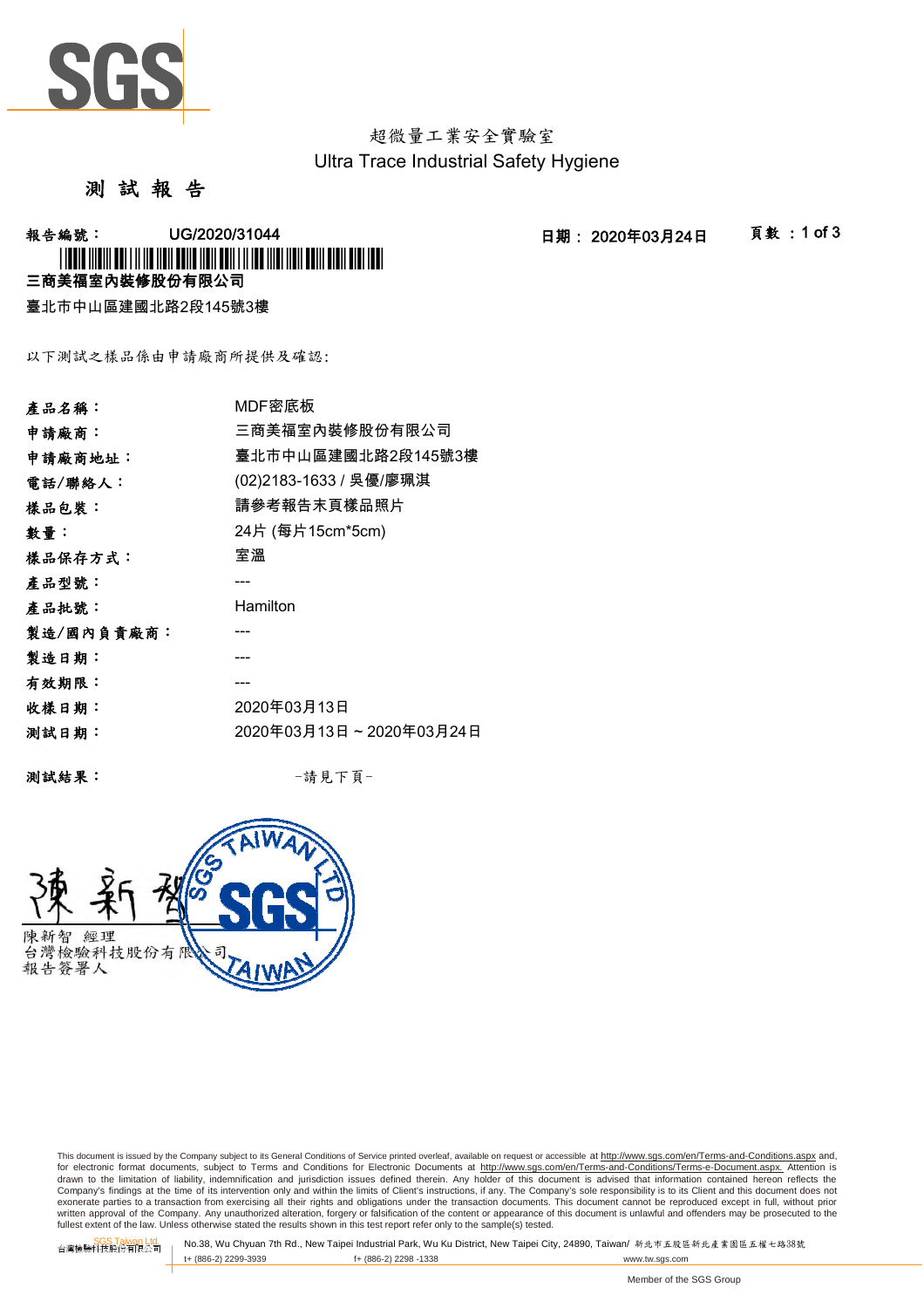

# 超微量工業安全實驗室 Ultra Trace Industrial Safety Hygiene

# 測 試 報 告

### **報告編號: UG/2020/31044 - 2020年03月24日 - 夏敦:2 of 3** 三商美福室內裝修股份有限公司 \*UGCA AND AN TALLAR ADALDER ADALDER ADALDER ADALDER ADALDER ADALDER ADALDE

臺北市中山區建國北路2段145號3樓

#### 測試結果:

| 测試項目       | CAS NO. | 测試方法                         | 测試結果  | 定量/偵測<br>極限 | 單位   |
|------------|---------|------------------------------|-------|-------------|------|
| ┃甲醛釋出量-平均值 | $---$   | CNS 9909方法,以分光光度計(UV/VIS)檢測。 | 0.121 | 0.0290      | mg/L |
| 甲醛釋出量-最大值  |         | CNS 9909方法,以分光光度計(UV/VIS)檢測。 | 0.124 | 0.0290      | mg/L |

備註:

1.測試報告僅就委託者之委託事項提供測試結果,不對產品合法性做判斷。

2.本測試報告之所有檢驗內容,均依委託事項執行檢驗,如有不實,願意承擔完全責任。

3.本報告不得分離,分離使用無效。

4.若該測試項目屬於定量分析則以「定量極限」表示;若該測試項目屬於定性分析則以「偵測極限」表示。

6.CNS 9909甲醛釋出量: 5.低於定量極限/偵測極限之測定值以 "N.D."或" 陰性 " 表示。微生物測試低於定量極限以"<定量極限值"表示。

| 記號   | 甲醛釋出量平均值 | 甲醛釋出量最大值 |  |  |
|------|----------|----------|--|--|
|      | $0.3$ 以下 | $0.4$ 以下 |  |  |
| r 2  | $0.5$ 以下 | $0.7$ 以下 |  |  |
| ه ۱۳ | $1.5$ 以下 | 2.1以下    |  |  |

- END -

This document is issued by the Company subject to its General Conditions of Service printed overleaf, available on request or accessible at http://www.sgs.com/en/Terms-and-Conditions.aspx and, for electronic format documents, subject to Terms and Conditions for Electronic Documents at http://www.sgs.com/en/Terms-and-Conditions/Terms-e-Document.aspx. Attention is drawn to the limitation of liability, indemnification and jurisdiction issues defined therein. Any holder of this document is advised that information contained hereon reflects the<br>Company's findings at the time of its int exonerate parties to a transaction from exercising all their rights and obligations under the transaction documents. This document cannot be reproduced except in full, without prior written approval of the Company. Any unauthorized alteration, forgery or falsification of the content or appearance of this document is unlawful and offenders may be prosecuted to the<br>fullest extent of the law. Unless othe